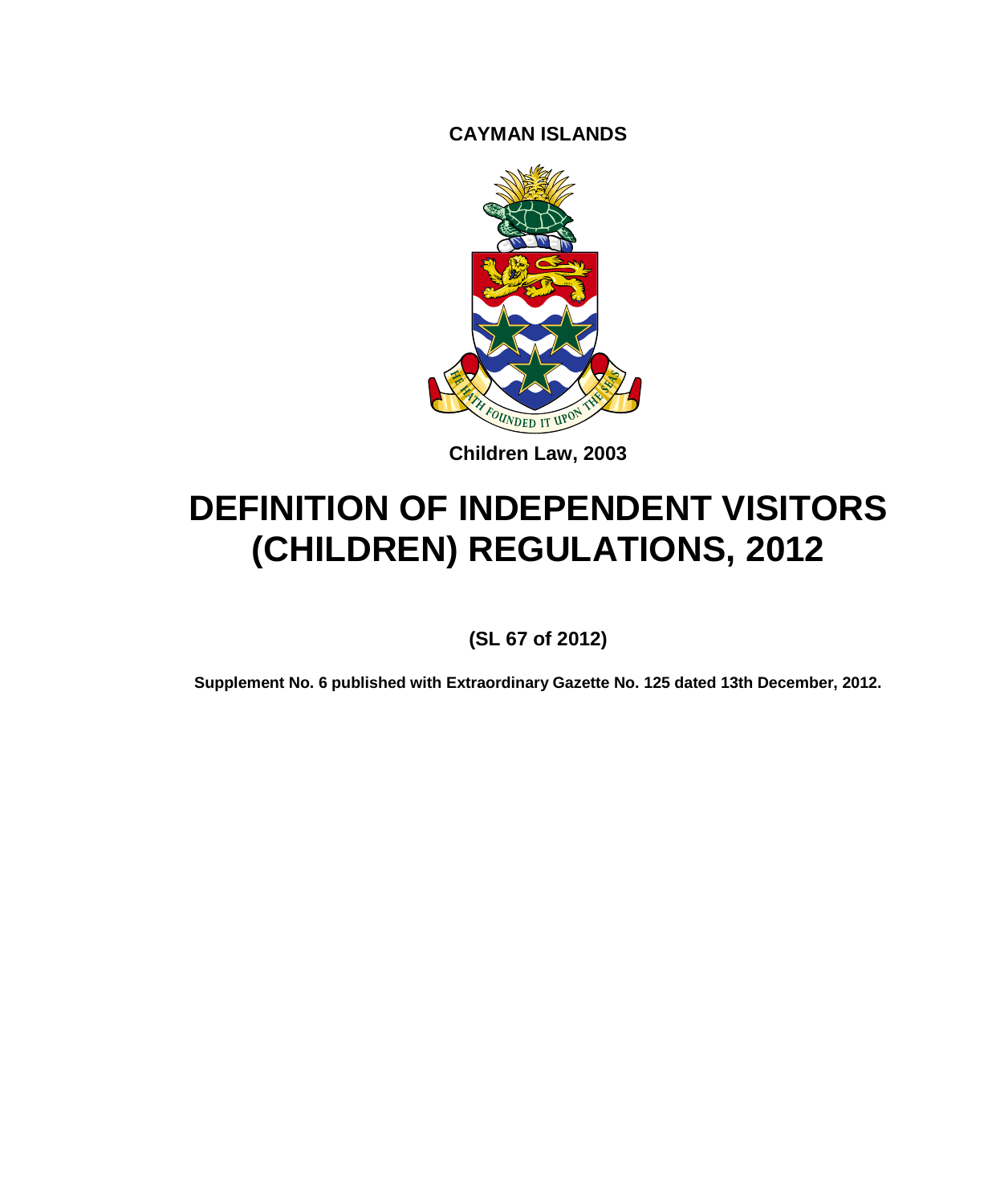## **PUBLISHING DETAILS**

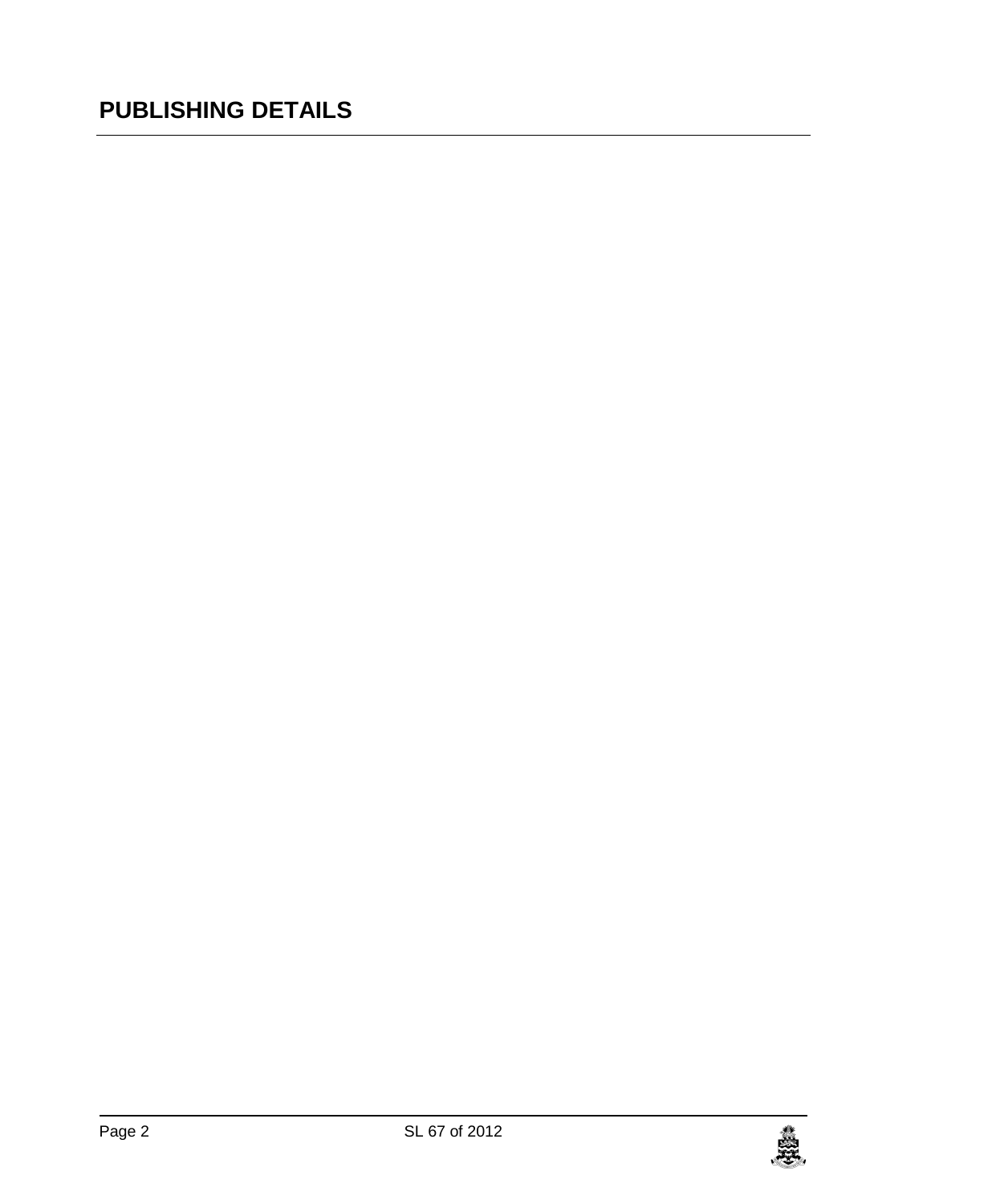### **CAYMAN ISLANDS**



**Children Law, 2003**

## **DEFINITION OF INDEPENDENT VISITORS (CHILDREN) REGULATIONS, 2012**

**(SL 67 of 2012)**

## **Arrangement of Regulations**

| Regulation | Page |
|------------|------|
|            |      |
|            |      |

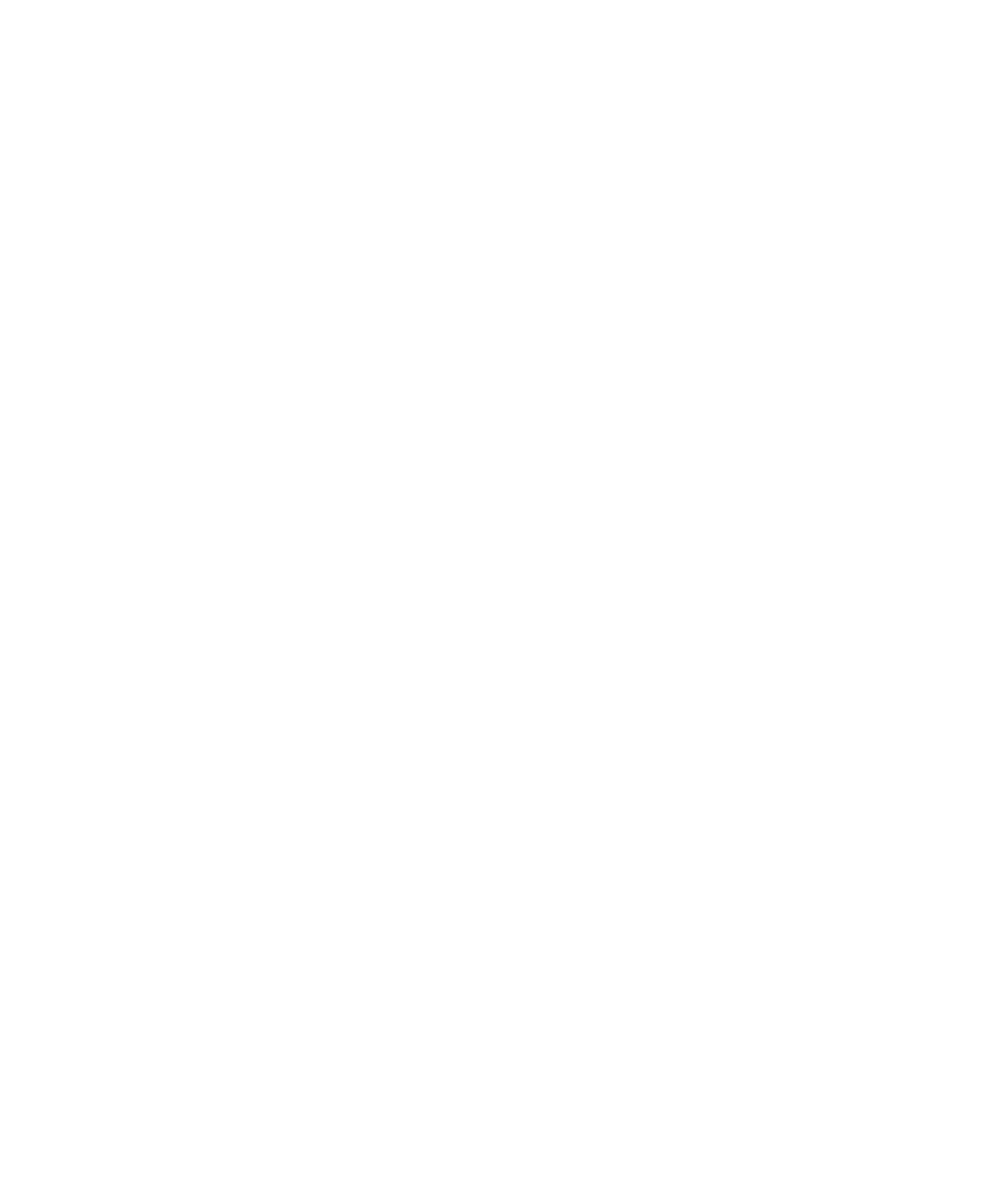### **CAYMAN ISLANDS**



## <span id="page-4-1"></span>**DEFINITION OF INDEPENDENT VISITORS (CHILDREN) REGULATIONS, 2012**

### **(SL 67 of 2012)**

The Governor in Cabinet, in exercise of the powers conferred by paragraph 14(7) of Schedule 2 to the Children Law, 2003, hereby makes the following Regulations —

#### <span id="page-4-0"></span>**1. Citation**

**1**. These Regulations may be cited as the Definition of Independent Visitors (Children) Regulations, 2012.

#### **2. Independent visitors**

- **2.** A person appointed by the Department as an independent visitor under paragraph 14 of Schedule 2 to the *Children Law, 2003* shall be regarded as independent of the Department where —
	- (a) the person appointed is not an officer of the Department or a spouse of such person; or
	- (b) the child who is to receive visits from the person appointed is accommodated by an organisation other than the Department, and the person appointed is not —
		- (i) a member of that organisation;
		- (ii) a patron or trustee of that organisation;
		- (iii) an employee of that organisation, whether paid or not; or
		- (iv) a spouse of any person specified in subparagraphs (i) to (iii).